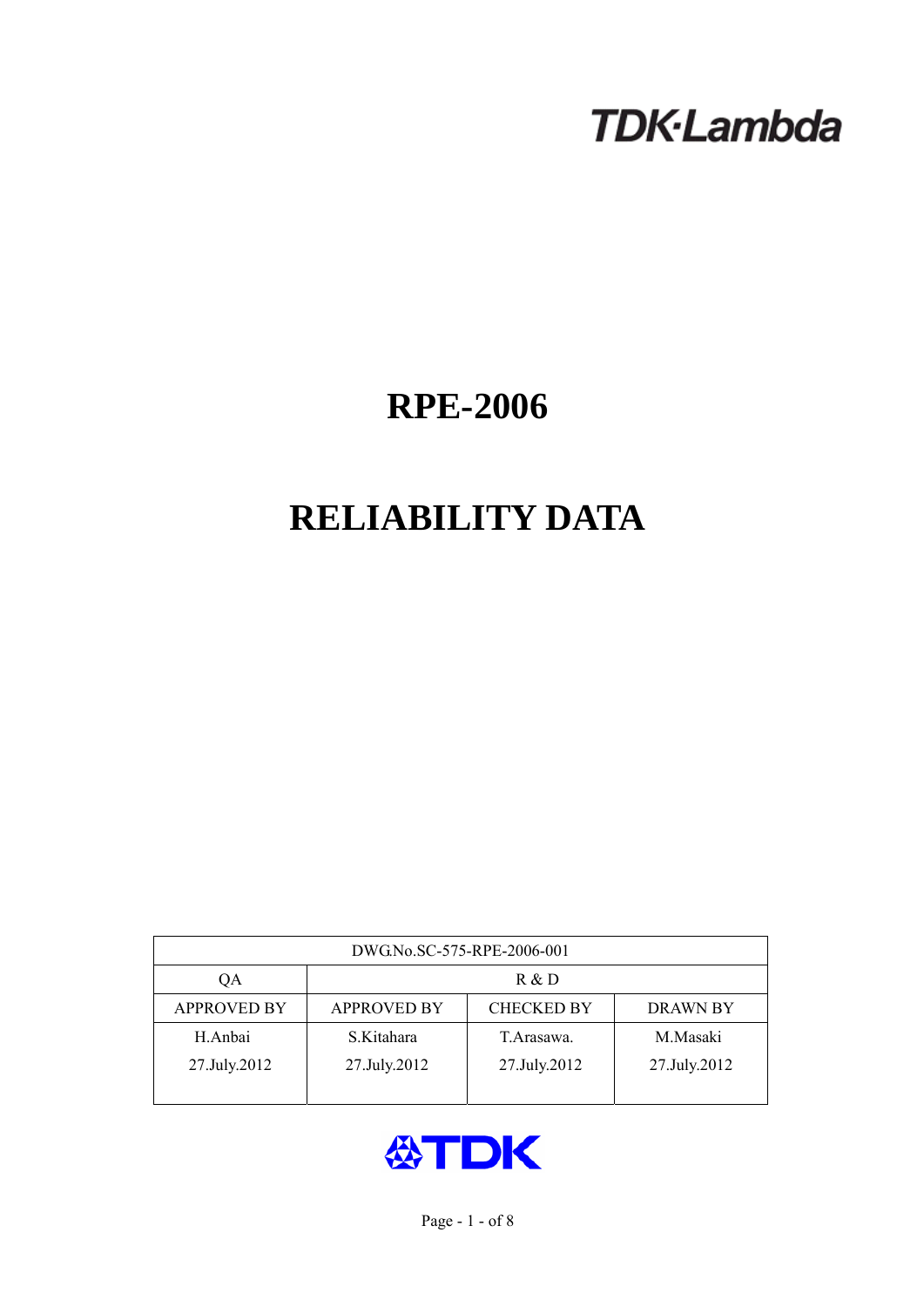## INDEX

|                                     | Page   |
|-------------------------------------|--------|
| 1. Calculated Values of MTBF        | Page-3 |
| 2. Vibration Test                   | Page-4 |
| 3. Heat Cycle Test                  | Page-5 |
| 4. Humidity Test                    | Page-6 |
| 5. High Temperature Resistance Test | Page-7 |
| 6. Low Temperature Storage Test     | Page-8 |
|                                     |        |

The following data are typical values. As all units have nearly the same characteristics, the data to be considered as ability values.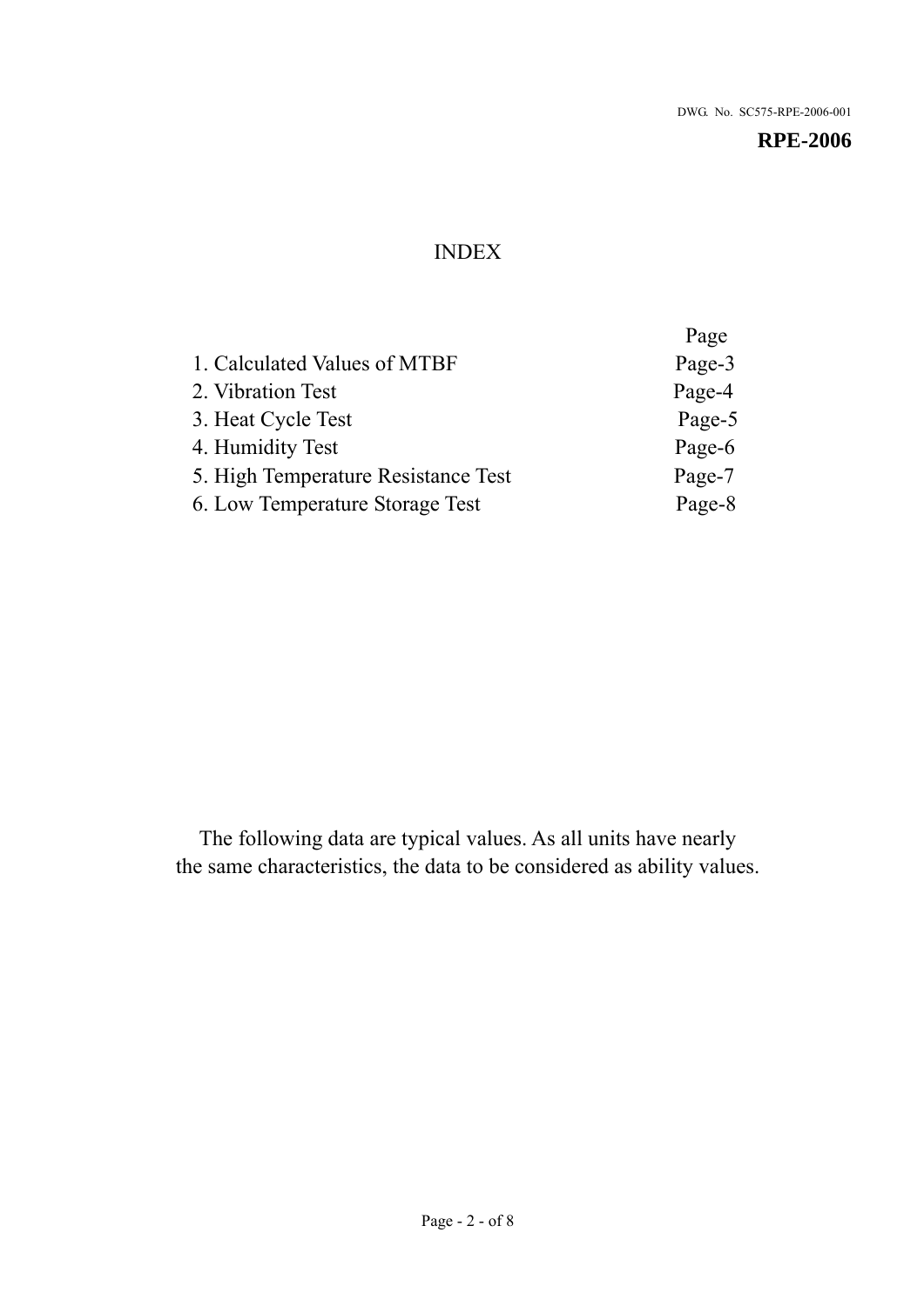1. Calculated Values of MTBF

## MODEL:RPE-2006

(1)Calculating Method

Calculated Based on parts stress Reliability projection of MIL-HDBK-217F NOTICE2.

Individual failure rates  $\lambda$  G is given to each part and MTBF is

Calculated by the count of each part.

$$
MIBF = \frac{1}{\lambda_{\text{expap}}} = \frac{1}{\sum_{i=1}^{n} N_i (\lambda_{\text{G}} \pi_Q)_i} \times 10^6 \text{ (hours)}
$$

| $\lambda$ equip | : Total equipment failure rate (Failure / 106 Hours)            |
|-----------------|-----------------------------------------------------------------|
| $\lambda$ G     | : Generic failure rate for the <i>i</i> th generic part         |
|                 | (Failure/ 106 Hours)                                            |
| Ni              | : Quantity of i th generic part                                 |
| N               | : Number of different generic part categories                   |
| $\pi$ Q         | : Generic quality factor for the i th generic part( $\pi Q=1$ ) |

## (2)MTBF Values

GF: Ground, Fixed

## $MTBF = 13,119,916$  (Hours)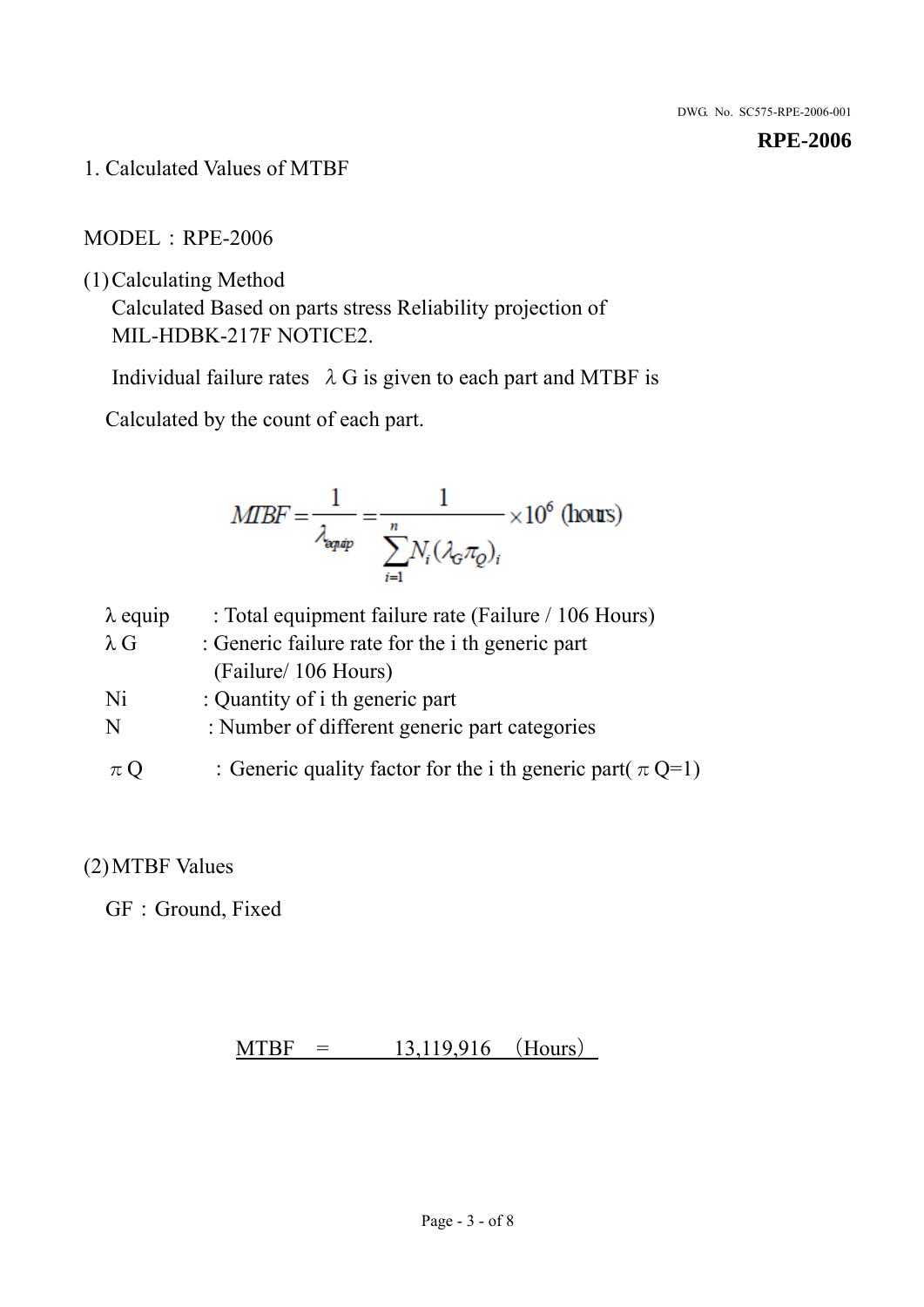#### 2. Vibration Test

## MODEL: RPE-2006 (Representation Product : RPE-2010R)

- (1)Vibration Test Class Frequency Variable Endurance Test
- (2)Equipment Used Controller VS-1000-6, Vibrator 905-FN (IMV CORP.)
- (3)The Number of D.U.T (Device Under Test) 6 units
- (4) Test Conditions Frequency : 10~55Hz Amplitude : 1.5mm,Sweep for 1 min. Dimension and times : X,Y and Z Directions for 2 hours each.
- (5)The Method Fix the D.U.T on the fitting-stage
- (6)Test Results PASS

| Check item                        | Spec.                                |                   | <b>Before Test</b> | After Test      |
|-----------------------------------|--------------------------------------|-------------------|--------------------|-----------------|
| Attenuation(dB)                   | Differential Mode: 25dB min.         |                   | 38.78              | 38.55           |
|                                   |                                      | 30 MHz            | 53.11              | 52.66           |
|                                   | Common Mode: 25dB min.               | 5 MHz             | 36.35              | 36.07           |
|                                   |                                      | 20 MHz            | 63.21              | 62.52           |
| Leakage Current (mA)              | $0.5mA$ max. $(250V, 60Hz)$          | Line1             | 0.24               | 0.24            |
|                                   |                                      | Line <sub>2</sub> | 0.24               | 0.24            |
| DC Resistance (m $\Omega$ )       | $m\Omega$<br>30<br>max.              |                   | 9.37               | 9.35            |
| <b>Test Voltage</b>               | $L-L$ : 1768Vdc 60sec.               |                   | <b>OK</b>          | <b>OK</b>       |
|                                   | $L-E$ : 1500Vdc 60sec.               |                   |                    |                 |
| Isolation Resistance( $M\Omega$ ) | 100<br>$M\Omega$ min.(500Vdc 60sec.) |                   | $6.04 \times E5$   | $5.76\times E5$ |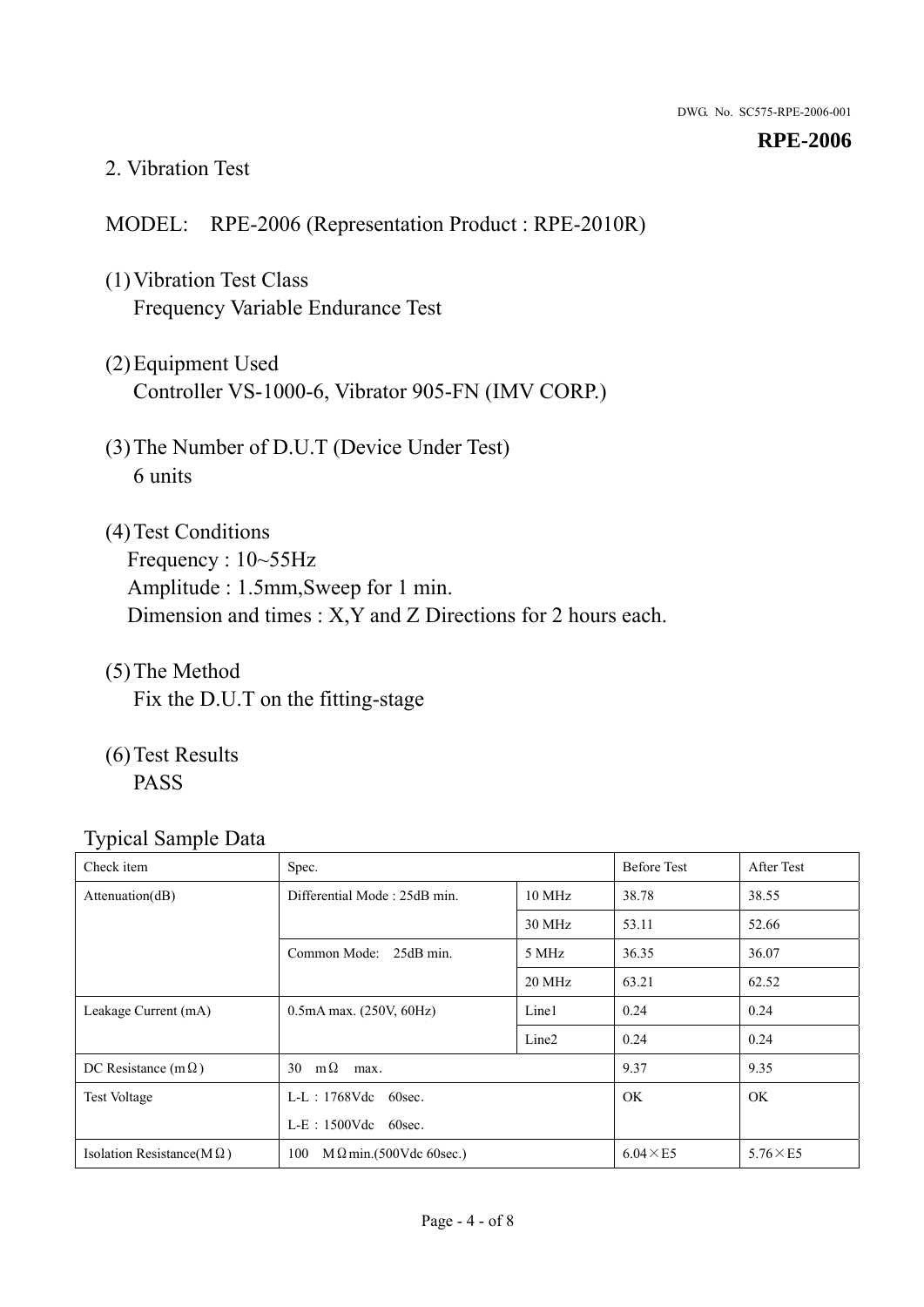## 3. Heat Cycle Test

## MODEL: RPE-2006(Representation Product : RPE-2010R)

## (1)Equipment Used TEMPERATURE CHAMBER TSA-71H-W (ESPEC CORP.)

- (2)The Number of D.U.T (Device Under Test) 6 units
- 1 cycle (3)Test Conditions 30<sub>min</sub>  $+85^{\circ}$ C 3min. Ambient Temperature : -25~+85℃ Test Cycles: 100 cycles  $-25^{\circ}$ C 30min.

(4)The Method

Before the test check if there is no abnormal characteristics and put the D.U.T in the testing chamber. Then test it in the above cycles, After the test is completed leave it for 1 hour at room temperature and check it if there is no abnormal each characteristics.

#### (5)Test Results PASS

| ┙┸<br>$\mathbf{I}$<br>Check item  | Spec.                                  |                   | <b>Before Test</b> | After Test      |
|-----------------------------------|----------------------------------------|-------------------|--------------------|-----------------|
| Attention(dB)                     | Differential Mode: 25dB min.<br>10 MHz |                   | 38.82              | 38.66           |
|                                   |                                        | 30 MHz            | 53.20              | 52.99           |
|                                   | Common Mode: 25dB min.                 | 5MHz              | 36.34              | 35.99           |
|                                   |                                        | 20 MHz            | 60.39              | 60.47           |
| Leakage Current (mA)              | $0/5$ mA max. (250V, 60Hz)             | Line1             | 0.24               | 0.24            |
|                                   |                                        | Line <sub>2</sub> | 0.24               | 0.24            |
| DC Resistance (m $\Omega$ )       | $m\Omega$<br>30<br>max.                |                   | 9.30               | 9.30            |
| <b>Test Voltage</b>               | $L-L$ : 1768Vdc 60sec.                 |                   | OK.                | OK.             |
|                                   | $L-E$ : 1500Vdc 60sec.                 |                   |                    |                 |
| Isolation Resistance(M $\Omega$ ) | 100<br>$M\Omega$ min.(500Vdc 60sec.)   |                   | $5.32\times E5$    | $5.17\times E5$ |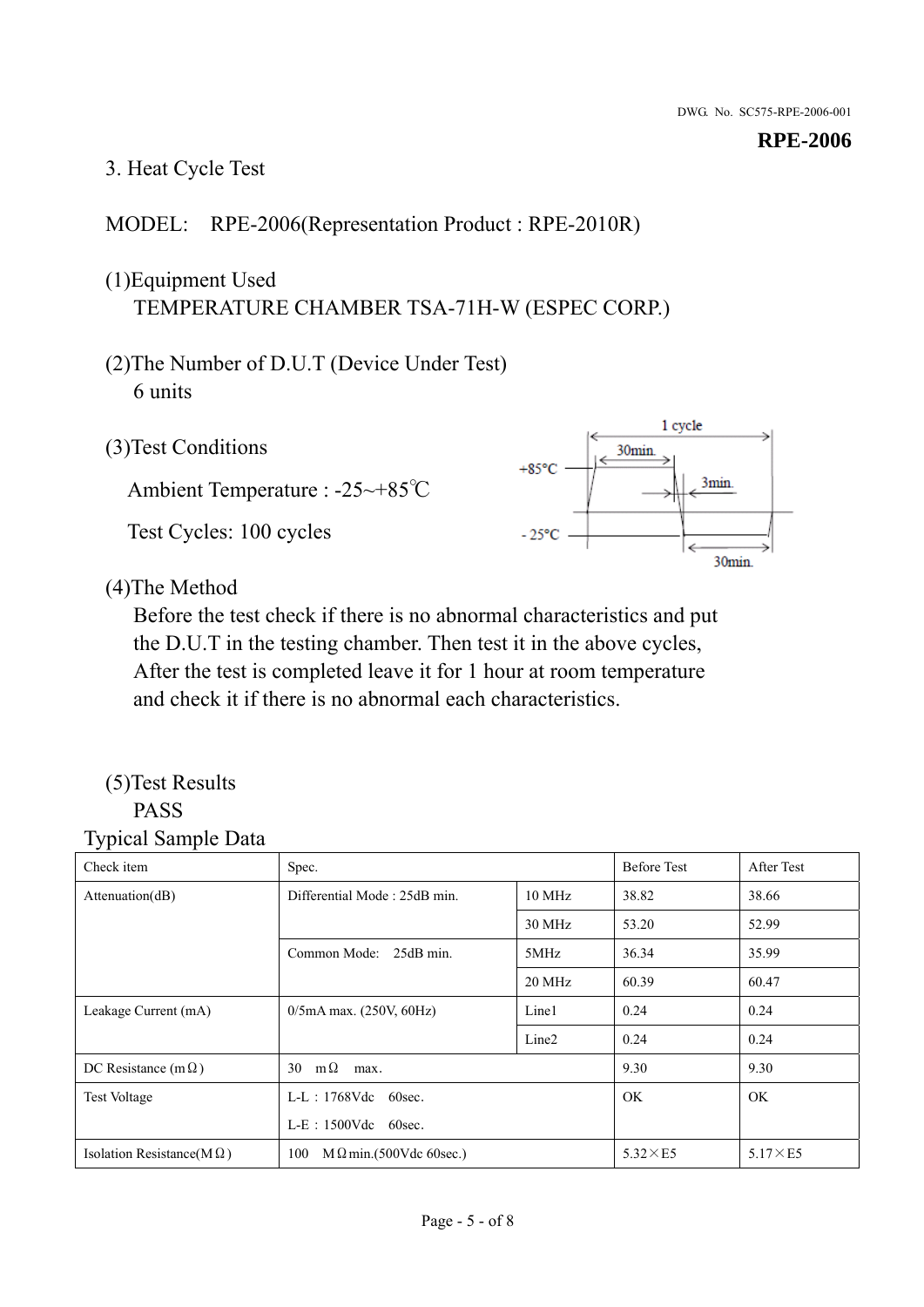## 4. Humidity Test

## MODEL: RPE-2006 (Representation Product : RPE-2010R)

## (1)Equipment Used TEMP. & HUMID. CHAMBER PR-4KT (ESPEC CORP.)

- (2)The Number of D.U.T (Device Under Test) 6 units
- (3)Test Conditions

Ambient Temperature : +40℃

Test Times: 500 hours Ambient Humidity: 90~95%RH No Dewdrop

## (4)The Method

Before the test check if there is no abnormal characteristics and put the D.U.T in the testing chamber. Then test it in the above conditions. After the test is completed leave it for 1 hour at room temperature and check it if there is no abnormal each characteristics.

## (5)Test Results

## PASS

| ັ່<br>л.<br>Check item            | Spec.                                  |                   | <b>Before Test</b> | After Test      |
|-----------------------------------|----------------------------------------|-------------------|--------------------|-----------------|
| Attenuation(dB)                   | Differential Mode: 25dB min.<br>10 MHz |                   | 39.49              | 39.52           |
|                                   |                                        | 30 MHz            | 52.90              | 53.08           |
|                                   | Common Mode: 25dB min.                 | 5Hz               | 36.58              | 36.81           |
|                                   |                                        | 20 MHz            | 61.90              | 61.53           |
| Leakage Current (mA)              | $0.5mA$ max. $(250V, 60Hz)$            | Line1             | 0.25               | 0.25            |
|                                   |                                        | Line <sub>2</sub> | 0.24               | 0.24            |
| DC Resistance (m $\Omega$ )       | $30m\Omega$<br>max.                    |                   | 9.18               | 9.10            |
| <b>Test Voltage</b>               | $L-L$ : 1768Vdc 60sec.                 |                   | OK.                | OK.             |
|                                   | $L-E$ : 1500Vdc 60sec.                 |                   |                    |                 |
| Isolation Resistance(M $\Omega$ ) | $M \Omega$ min.(500Vdc 60sec.)<br>100  |                   | $5.66\times E5$    | $5.75\times E5$ |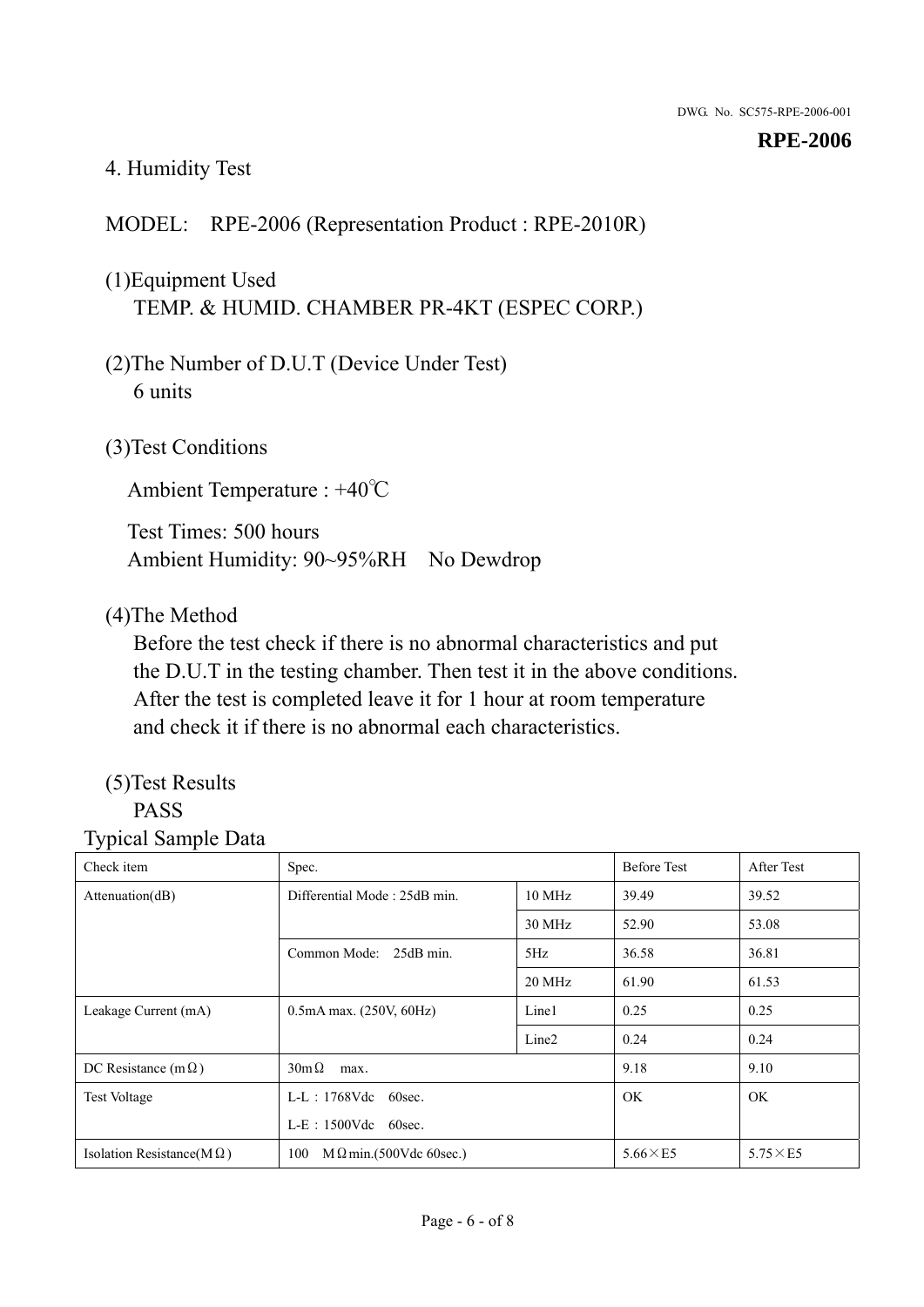#### 5. High Temperature Resistance Test

## MODEL: RPE-2006(Representation Product : RPE-2010R)

## (1)Equipment Used TEMPERATURE CHAMBER PHH-300 (ESPEC CORP.)

- (2)The Number of D.U.T (Device Under Test) 6 units
- (3)Test Conditions

Ambient Temperature : +55℃

Test Times: 500 hours Operating: DC 10A

## (4)The Method

Before the test check if there is no abnormal characteristics and put the D.U.T in the testing chamber. Then test it in the above conditions. After the test is completed leave it for 1 hour at room temperature and check it if there is no abnormal each characteristics.

## (5)Test Results

## PASS

| . .<br>Check item                 | Spec.                                  |                   | <b>Before Test</b> | After Test      |
|-----------------------------------|----------------------------------------|-------------------|--------------------|-----------------|
| Attention(dB)                     | Differential Mode: 25dB min.<br>10 MHz |                   | 39.38              | 39.08           |
|                                   |                                        | 30 MHz            | 53.52              | 53.99           |
|                                   | Common Mode: 25dB min.                 | 5MHz              | 36.41              | 36.48           |
|                                   |                                        | 20 MHz            | 61.94              | 61.26           |
| Leakage Current (mA)              | $0.5mA$ max. $(250V, 60Hz)$            | Line1             | 0.24               | 0.24            |
|                                   |                                        | Line <sub>2</sub> | 0.24               | 0.24            |
| DC Resistance (m $\Omega$ )       | $30m\Omega$<br>max.                    |                   | 9.35               | 9.20            |
| <b>Test Voltage</b>               | $L-L$ : 1768Vdc 60sec.                 |                   | <b>OK</b>          | OK.             |
|                                   | $L-E$ : 1500Vdc 60sec.                 |                   |                    |                 |
| Isolation Resistance( $M\Omega$ ) | 100<br>$M \Omega$ min.(500Vdc 60sec.)  |                   | $5.45\times E5$    | $5.33\times E5$ |